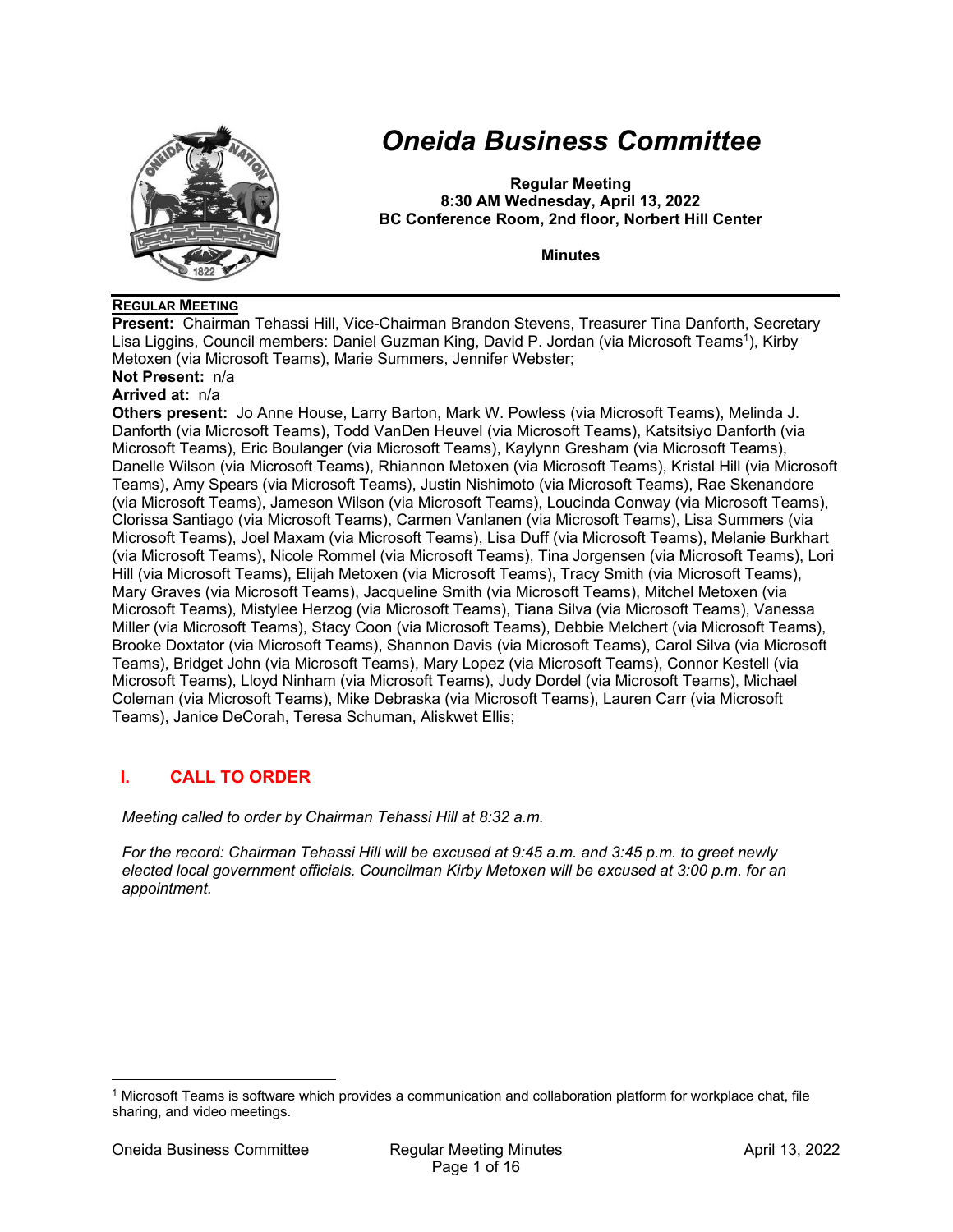## **II. OPENING (00:01:21)**

*Opening provided by Chairman Tehassi Hill.* 

#### **A. Special recognition for years of service (00:05:13)**  Sponsor: Todd VanDen Heuvel, Executive HR Director

*Special recognition for years of service by Chairman Tehassi Hill of the following individuals: 35 years of service - Gwendolyn Christjohn, Tami Hill; 30 years of service - Laurie Melchert, Nicole Rommel, Sheri Saunders, Julie Hill, Carla Lilly, Frank Smith, Curtiss Summers, Linda Tryba; 25 years of service - John Krogg, Emerson Reed Jr., Tammy Debauch, Lisa John, Valicia Vega, Denise Danforth, Kitty Melchert, Georgianna Mielke, Virginia Heim, Leanne Jordan, Barbara Webster.* 

## **III. ADOPT THE AGENDA (00:07:39)**

Motion by Marie Summers to adopt the agenda with two (2) additions [1) under the New Business section, add item entitled Clarifying expectations due to resuming in-person meetings; and 2) under the Executive Session – New Business section, add item entitled Review PL280 Retrocession Update and determine next steps], seconded by Jennifer Webster. Motion carried:

 Ayes: Tina Danforth, Daniel Guzman King, David P. Jordan, Lisa Liggins, Kirby Metoxen, Brandon Stevens, Marie Summers, Jennifer Webster

# **IV. OATH OF OFFICE**

*Oaths of office were administered by Secretary Lisa Liggins. Teresa Schuman was present. Michael Coleman, Judy Dordel, Bridget John, Connor Kestell, Mary Lopez, and Lloyd Ninham were present via Microsoft Teams.* 

- **A. Oneida Community Library Board Bridget John (00:14:07)**  Sponsor: Lisa Liggins, Secretary
- **B. Oneida Nation Arts Board Mary Lopez (00:14:07)**  Sponsor: Lisa Liggins, Secretary
- **C. Oneida Nation School Board Teresa Schuman (00:11:39)**  Sponsor: Lisa Liggins, Secretary
- **D. Oneida Nation Veterans Affairs Committee Connor Kestell (00:14:07)**  Sponsor: Lisa Liggins, Secretary
- **E. Southeastern Wisconsin Oneida Tribal Services Advisory Board Michael Coleman, Judy Dordel and Lloyd Ninham (00:14:07)**  Sponsor: Lisa Liggins, Secretary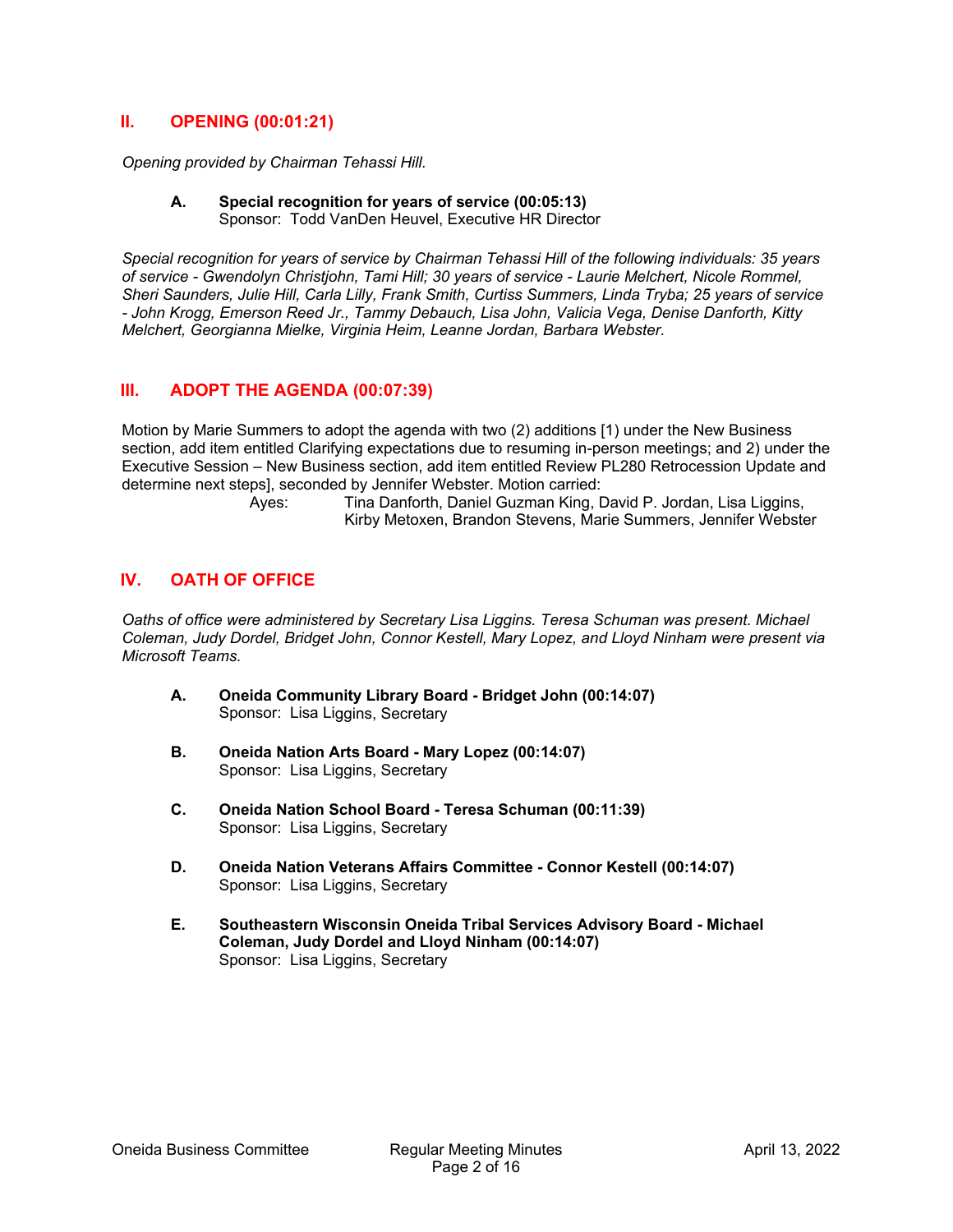## **V. MINUTES**

**A. Approve the March 23, 2022, regular Business Committee meeting minutes (00:17:25)** 

Sponsor: Lisa Liggins, Secretary

Motion by Jennifer Webster to approve the March 23, 2022, regular Business Committee meeting minutes, seconded by Brandon Stevens. Motion carried:

 Ayes: Tina Danforth, Daniel Guzman King, David P. Jordan, Lisa Liggins, Kirby Metoxen, Brandon Stevens, Marie Summers, Jennifer Webster

## **B. Approve the March 30, 2022, special Business Committee meeting minutes (00:18:00)**

Sponsor: Lisa Liggins, Secretary

Motion by Jennifer Webster to approve the March 30, 2022, special Business Committee meeting minutes, seconded by Marie Summers. Motion carried:

 Ayes: Tina Danforth, Daniel Guzman King, David P. Jordan, Lisa Liggins, Kirby Metoxen, Brandon Stevens, Marie Summers, Jennifer Webster

# **VI. RESOLUTIONS**

*Councilman Daniel Guzman King left at 8:56 a.m.* 

*Councilman Daniel Guzman King returned at 9:02 a.m.* 

#### **A. Adopt resolution entitled 2021 InterTribal Buffalo Council, Buffalo Herd Development Grant Application (00:18:37)**  Sponsor: Mark W. Powless, General Manager

Motion by Lisa Liggins to adopt resolution 04-13-22-A 2021 InterTribal Buffalo Council, Buffalo Herd Development Grant Application, seconded by Jennifer Webster. Motion carried:

 Ayes: Tina Danforth, Daniel Guzman King, David P. Jordan, Lisa Liggins, Kirby Metoxen, Brandon Stevens, Marie Summers, Jennifer Webster

**B. Adopt resolution entitled Further Amendments to the Boards, Committees, and Commissions Law Stipends (00:21:02)**  Sponsor: Lisa Liggins, Secretary

Motion by Jennifer Webster to adopt resolution 04-13-22-B Further Amendments to the Boards, Committees, and Commissions Law Stipends, seconded by Marie Summers. Motion carried: Ayes: Tina Danforth, Daniel Guzman King, David P. Jordan, Lisa Liggins, Kirby Metoxen, Brandon Stevens, Marie Summers, Jennifer Webster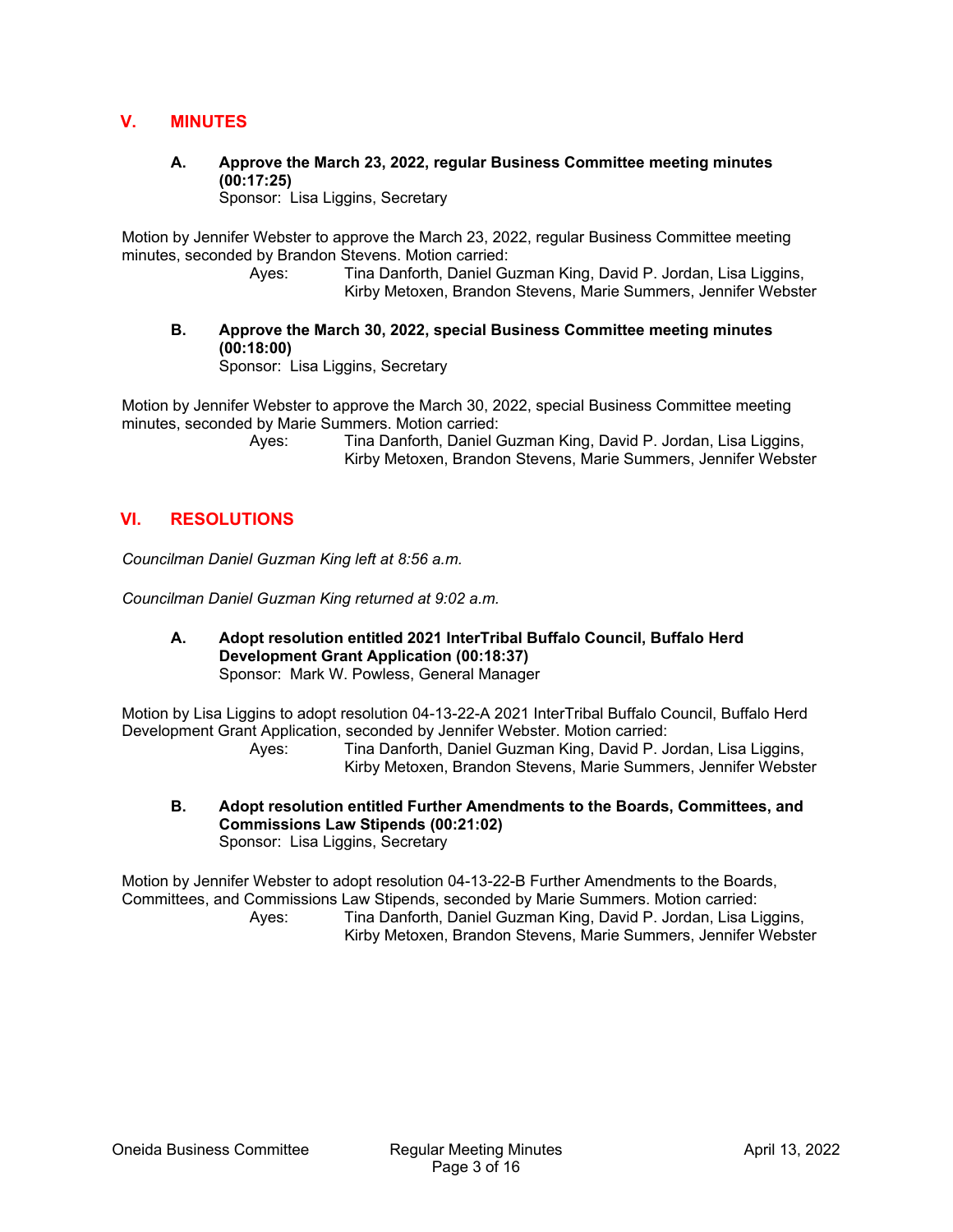**C. Adopt resolution entitled The Administration for Community Living/Administration On Aging Older Americans Act Title VI Nutrition, Supportive Service, and Caregiver Grant Parts (A, B, and C) Application (00:25:10);(04:36:10)**  Sponsor: Mark W. Powless, General Manager

Motion by Brandon Stevens to table item VI.C., seconded by Lisa Liggins. Motion carried: Ayes: Tina Danforth, Daniel Guzman King, David P. Jordan, Lisa Liggins, Brandon Stevens, Marie Summers, Jennifer Webster Abstained: Kirby Metoxen

*Item VII.A.1. was addressed next.* 

Motion by Jennifer Webster to adopt resolution 04-13-22-C The Administration for Community Living/Administration on Aging Older Americans Act Title VI & Participation in Cycle VII of the National Resource Center on Native American Aging Needs Assessment, seconded by Marie Summers. Motion carried:

| Aves:      | Tina Danforth, Daniel Guzman King, David P. Jordan, Lisa Liggins, |
|------------|-------------------------------------------------------------------|
|            | Brandon Stevens, Marie Summers, Jennifer Webster                  |
| Abstained: | Kirby Metoxen                                                     |

*An updated resolution and cover memo was provided as a handout.* 

 *Treasurer Tina Danforth left at 2:36 p.m.* 

*For the record: Secretary Lisa Liggins stated that the research request portion of this resolution was completed in accordance with BC Resolution 05-08-19-A Research Requests-- Review and Approval to Conduct. Thank you.* 

*Item XII.A. was addressed next.* 

# **VII. STANDING COMMITTEES**

## **A. LEGISLATIVE OPERATING COMMITTEE**

**1. Accept the March 16, 2022, regular Legislative Operating Committee meeting minutes (00:32:30)**  Sponsor: David P. Jordan, Councilman

Motion by Jennifer Webster to accept the March 16, 2022, regular Legislative Operating Committee meeting minutes, seconded by Marie Summers. Motion carried:

 Ayes: Tina Danforth, Daniel Guzman King, David P. Jordan, Lisa Liggins, Kirby Metoxen, Brandon Stevens, Marie Summers, Jennifer Webster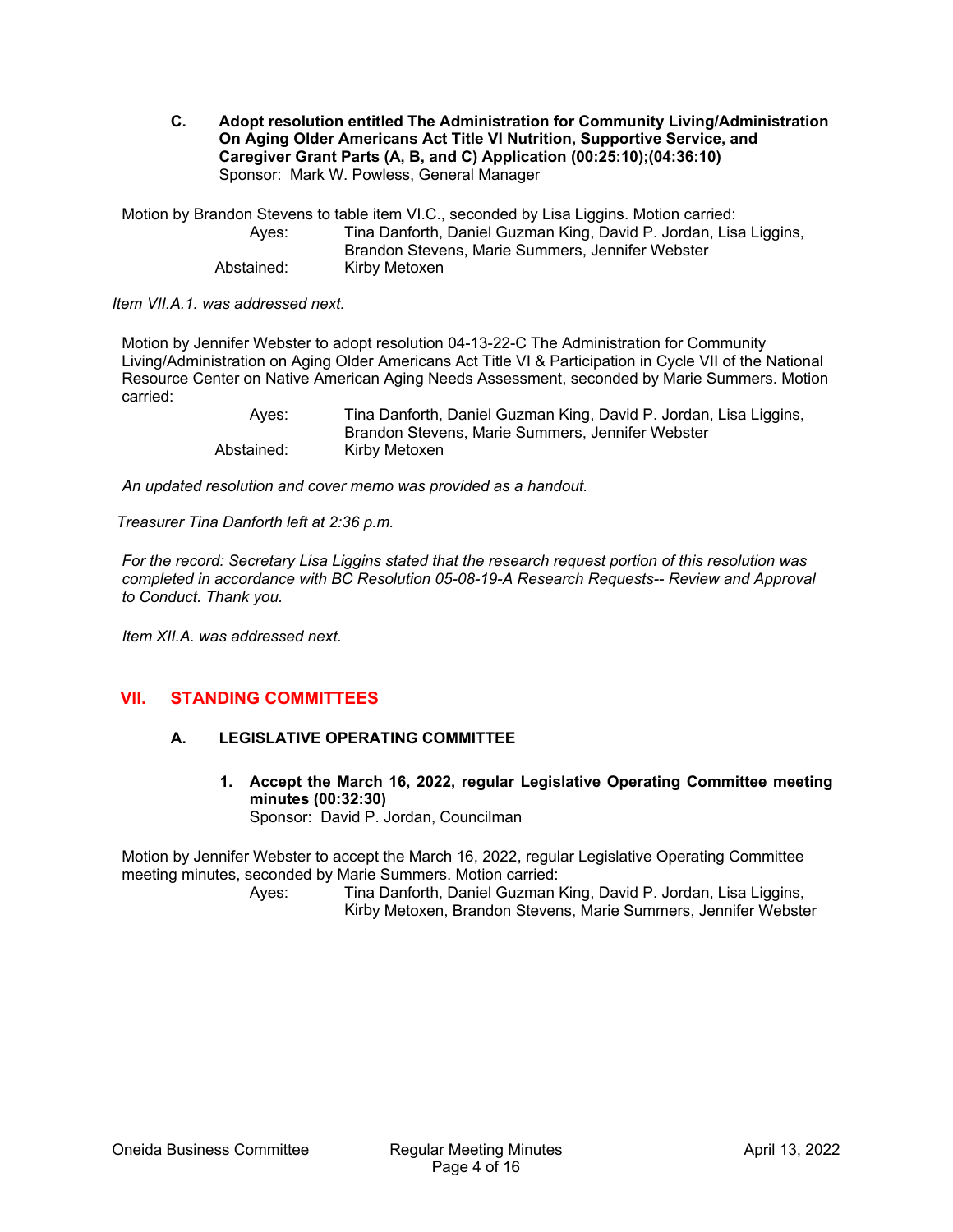## **B. QUALITY OF LIFE COMMITTEE**

**1. Accept the February 17, 2022, regular Quality of Life Committee meeting minutes (00:33:03)** 

Sponsor: Marie Summers, Councilwoman

Motion by Kirby Metoxen to accept the February 17, 2022, regular Quality of Life Committee meeting minutes, seconded by David P. Jordan. Motion carried:

 Ayes: Tina Danforth, Daniel Guzman King, David P. Jordan, Lisa Liggins, Kirby Metoxen, Brandon Stevens, Marie Summers, Jennifer Webster

*Item IX.A. was addressed next.* 

## **VIII. STANDING ITEMS**

## **A. ARPA FRF and Tribal Contribution Savings Submissions**

**1. Accept the American Rescue Plan Act Processes and Terms report (01:31:33)**  Sponsor: Jo Anne House, Chief Counsel

*Chairman Tehassi Hill returned at 10:25 a.m. and resumes the role of Chair.* 

Motion by Lisa Liggins to accept the American Rescue Plan Act Processes and Terms report, seconded by Marie Summers. Motion carried:

 Ayes: Tina Danforth, Daniel Guzman King, David P. Jordan, Lisa Liggins, Kirby Metoxen, Brandon Stevens, Marie Summers, Jennifer Webster

Motion by Lisa Liggins to direct the Secretary to place a footnote be placed on the following Tribal Contribution Savings obligation resolutions identifying that "ARPA FRF LR as utilized in this resolution refers to Tribal Contribution Savings": BC-08-25-21-B Obligation for CIP #15-001, Food Innovation Center, Utilizing American Rescue Plan Act of 2021 Federal Relief Funds; BC-08-25-21-C Obligation for CIP #23-005, Residential Home Sites, Utilizing American Rescue Plan Act of 2021 Federal Relief Funds; BC-08-25-21-D Obligation for CIP #21-111, Multi-Family Housing, Utilizing American Rescue Plan Act of 2021 Federal Relief Funds; BC-11-01-21-A Obligation for Adolescent Wellness Treatment Center Tribal Partnership, Utilizing American Rescue Plan Act of 2021 Fiscal Recovery Funds Lost Revenue; BC-11-10-21-E Obligation for Government Infrastructure, American Rescue Plan Act of 2021 Fiscal Recover Funds Lost Revenue; and BC-12-08-21-D Obligation for the Oneida Nation Student Relief Fund, Utilizing American Rescue Plan Act of 2021 Fiscal Recovery Funds Lost Revenue, seconded by Marie Summers. Motion carried:

 Ayes: Tina Danforth, Daniel Guzman King, David P. Jordan, Lisa Liggins, Kirby Metoxen, Brandon Stevens, Marie Summers, Jennifer Webster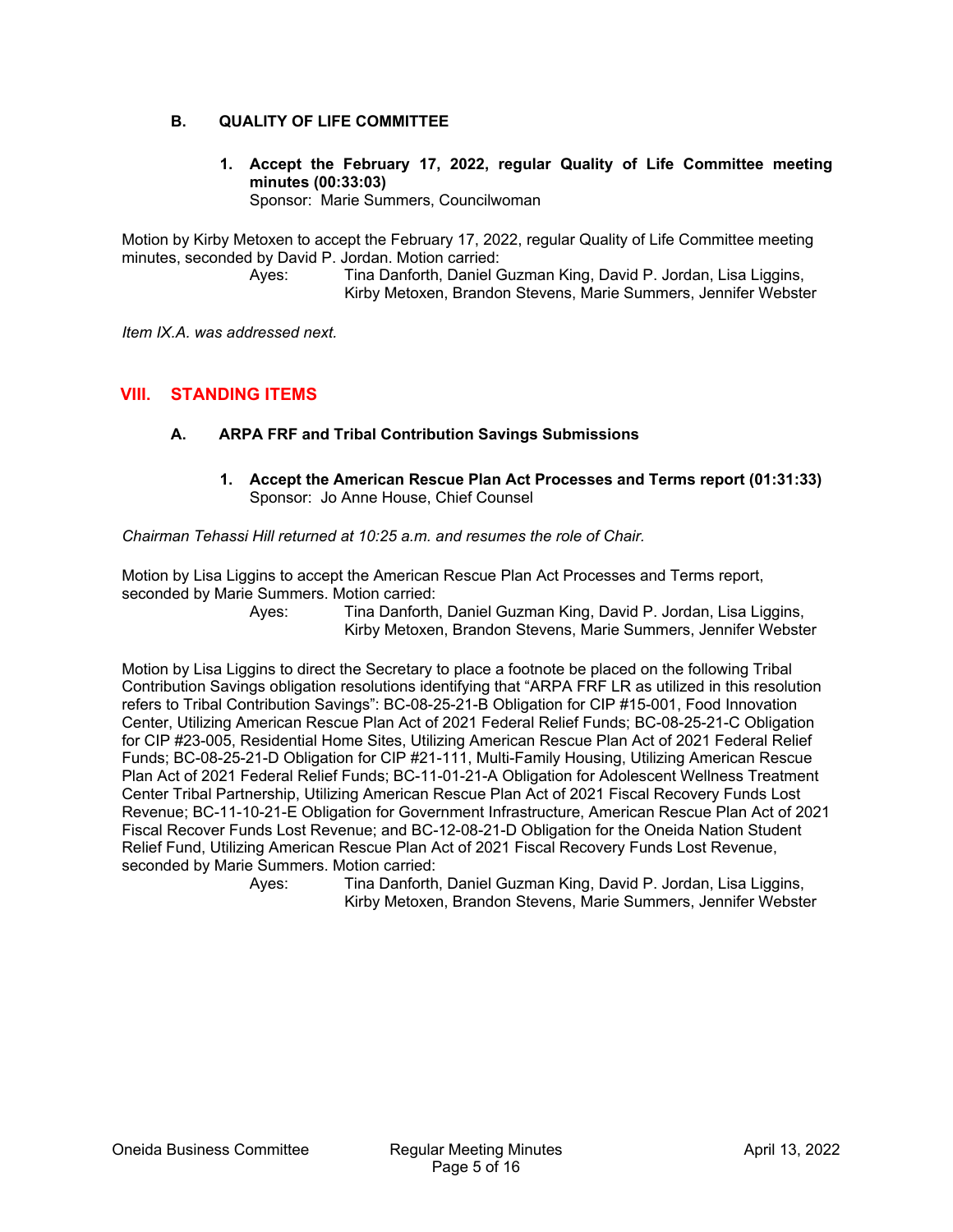**2. Accept the Oneida Nation Student Relief Fund (SRF) Program follow-up report (02:20:00)** 

Sponsor: Mark W. Powless, General Manager

*Secretary Lisa Liggins left at 10:52 a.m.* 

*Secretary Lisa Liggins returned at 11:10 a.m.* 

*Coucilwoman Jennifer Webster left at 11:14 a.m.* 

*Councilwoman Jennifer Webster returned 11:17 a.m.* 

*Vice-Chairman Brandon Stevens left 11:19 a.m.* 

*Vice-Chairman Brandon Stevens returned at 11:23 a.m.* 

*Councilman Kirby Metoxen left at 11:21 a.m.* 

*Councilman Kirby Metoxen returned at 11:33 a.m.* 

Motion by Tina Danforth to accept the Oneida Nation Student Relief Fund (SRF) Program follow-up report and to direct the General Manager bring back a recommendation to the May 11, 2022, regular Business Committee meeting for future funding for the fall semester, seconded by Brandon Stevens. Motion carried:

| Aves:    | Tina Danforth, Daniel Guzman King, David P. Jordan, Lisa Liggins, |
|----------|-------------------------------------------------------------------|
|          | Brandon Stevens, Marie Summers, Jennifer Webster                  |
| Opposed: | Kirby Metoxen                                                     |

*Treasurer Tina Danforth left at 11:52 a.m.* 

*Item VIII.A.5. was addressed next.* 

**3. Consider the request to adopt resolution entitled Obligation for Oneida Police Department Retention-Pandemic Payment Utilizing Tribal Contribution Savings (04:14:51)** 

Sponsor: Richard Van Boxtel, Police Commission Chair

Motion by Marie Summers to adopt resolution 04-13-22-D Obligation for Oneida Police Department Retention-Pandemic Payment Utilizing Tribal Contribution Savings, seconded by Jennifer Webster. Motion carried:

 Ayes: Tina Danforth, Daniel Guzman King, David P. Jordan, Kirby Metoxen, Brandon Stevens, Marie Summers, Jennifer Webster Not Present: Lisa Liggins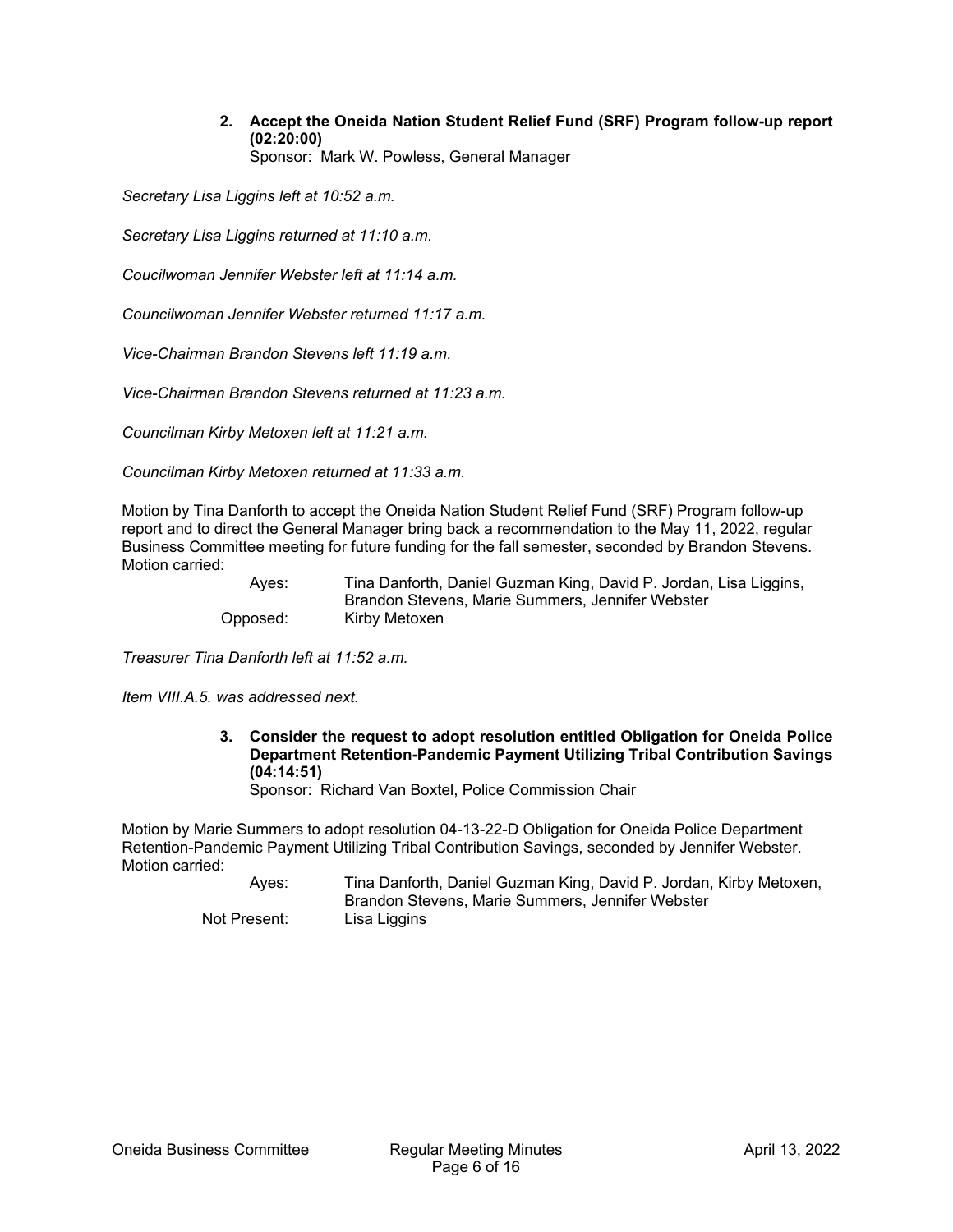#### **4. Consider the request for an ARPA FRF and Tribal Contribution Savings funded Oneida National Treasures project (04:20:20)**  Sponsor: Rae Skenandore, Tribal Member

*Secretary Lisa Liggins returned at 2:10 p.m.* 

Motion by Lisa Liggins to forward the Oneida National Treasures project proposal to the General Manger for review and recommendations to be submitted to the FRF Revenue Loss TC Request portal to be reviewed no later than the November BC work session, seconded by Jennifer Webster. Motion carried:

> Ayes: Tina Danforth, Daniel Guzman King, David P. Jordan, Lisa Liggins, Kirby Metoxen, Brandon Stevens, Marie Summers, Jennifer Webster

Motion by Brandon Stevens to take item VI.C. from the table, seconded by Marie Summers. Motion carried:

 Ayes: Tina Danforth, Daniel Guzman King, David P. Jordan, Lisa Liggins, Kirby Metoxen, Brandon Stevens, Marie Summers, Jennifer Webster

*Item VI.C. was addressed next.*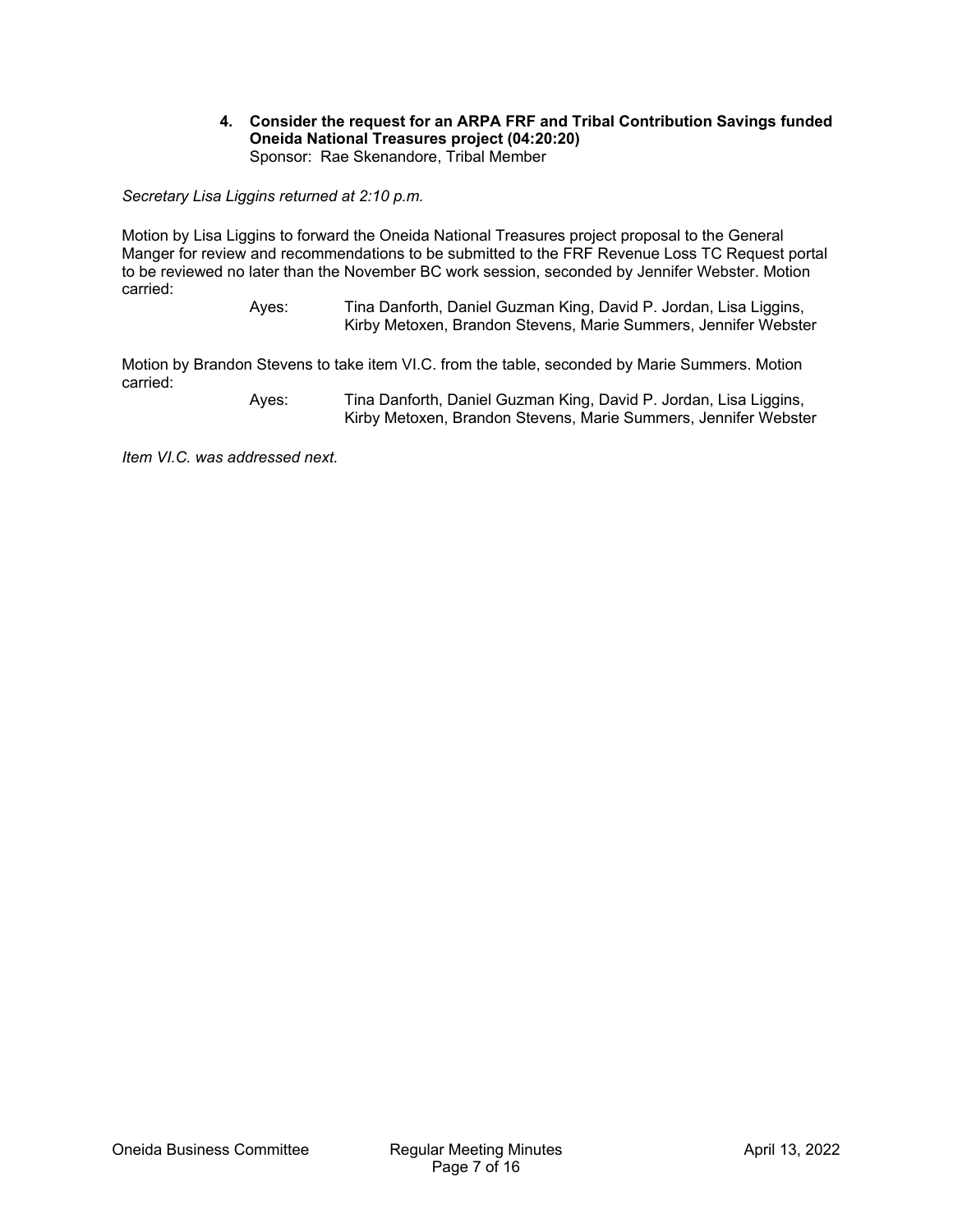**5. Consider the request for ARPA FRF and Tribal Contribution Savings funding for the Safe Shelter operating costs (03:24:25)2** Sponsor: Pearl Webster, Tribal Member

*Councilwoman Marie Summers left at 12:14 p.m.* 

*Councilwoman Marie Summers returned at 12:17 p.m.* 

Motion by Lisa Liggins to direct Rae Skenandore, Budget Analyst to draft a resolution for \$300,000 of the Economic Development, Diversification, and Community Development fund to be donated to the Safe Shelter with the review and recommendation to be submitted to the Secretary's Office for an epoll before April 20, 2022, seconded by Marie Summers. Motion carried:

| Aves:        | David P. Jordan, Lisa Liggins, Brandon Stevens, Marie Summers,<br>Jennifer Webster |
|--------------|------------------------------------------------------------------------------------|
| Not Present: | Tina Danforth                                                                      |
| Opposed:     | Daniel Guzman King                                                                 |
| Abstained:   | Kirby Metoxen                                                                      |

*For the record: Councilwoman Marie Summers stated it's an important initiative and there is so much homelessness through the pandemic, I just want to be clear that I'm not supporting something that's just a random request coming from some entity. The reason why I am going to support it is because it's a homeless shelter and then because we are in a pandemic and that all over Indian Country there are homeless people that have substance disorders and they're in real big trouble right now. So, I would support continuing to help the shelter for now. Thank you.* 

*For the record: Councilman Daniel Guzman King stated I don't support the funds coming out of the Community Economic Development fund.*

Motion by Lisa Liggins to recess at 12:52 p.m. and to resume at 2:00 p.m., seconded by Marie Summers. Motion carried:

> Ayes: Daniel Guzman King, David P. Jordan, Lisa Liggins, Kirby Metoxen, Brandon Stevens, Marie Summers, Jennifer Webster Not Present: Tina Danforth

*Meeting called to order by Chairman Tehassi Hill at 2:03 p.m.* 

*Item VIII.A.3. was addressed next.* 

 $2$  Due to a temporary power outage at the Norbert Hill Center, there is a break in the audio for this item.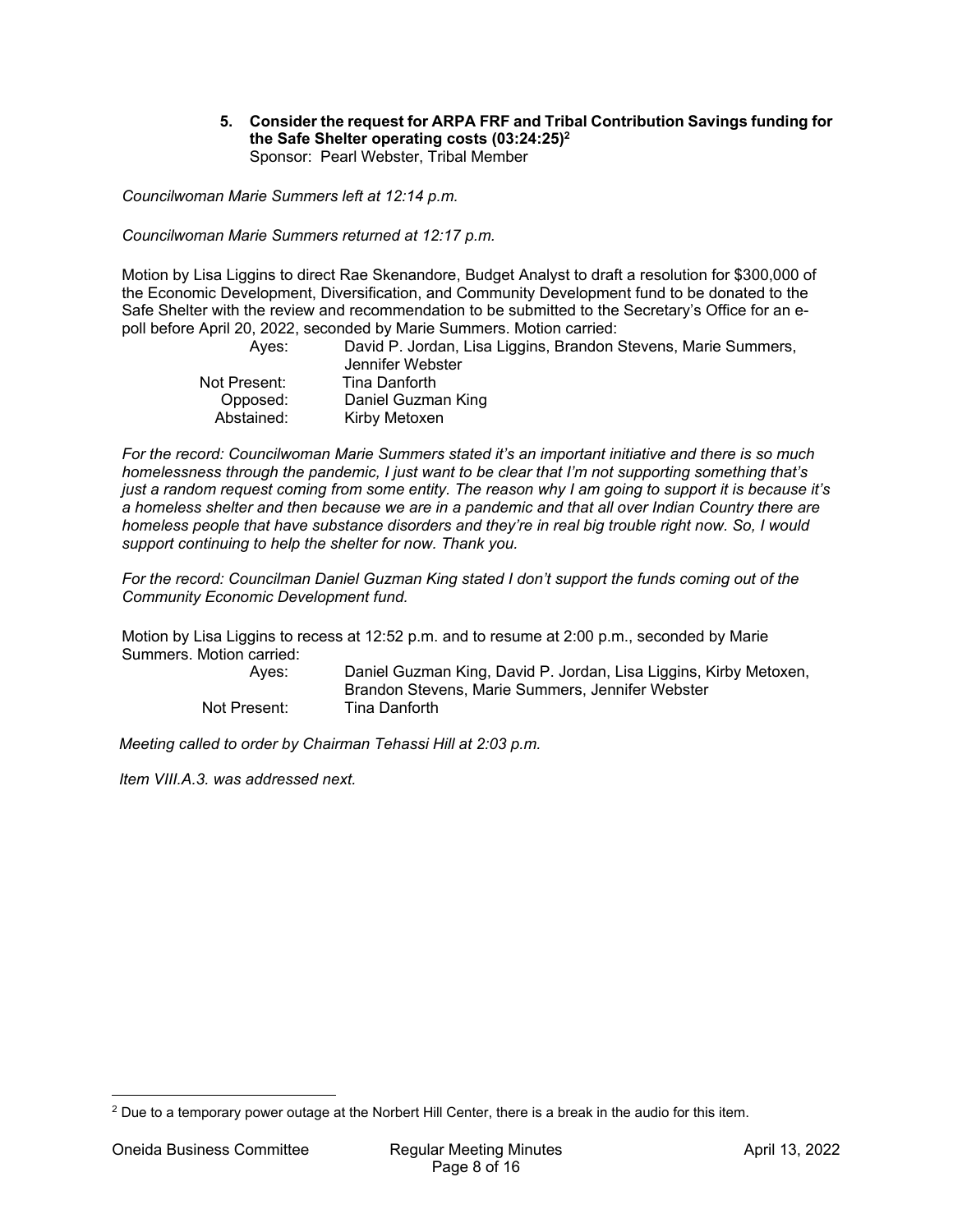## **IX. TRAVEL REPORTS**

**A. Approve the travel report - Councilman Daniel Guzman King - 2021 Intertribal Agriculture Council (IAC) Annual Conference - Las Vegas, NV - December 7-9, 2021 (00:34:27)**  Sponsor: Daniel Guzman King, Councilman

Motion by Marie Summers to approve the travel report from Councilman Daniel Guzman King for the 2021 Intertribal Agriculture Council (IAC) Annual Conference in Las Vegas, NV - December 7-9, 2021, seconded by Brandon Stevens. Motion carried:

 Ayes: Tina Danforth, Daniel Guzman King, David P. Jordan, Lisa Liggins, Kirby Metoxen, Brandon Stevens, Marie Summers, Jennifer Webster

**B. Approve the travel report - Councilman Daniel Guzman King - State of the Tribes Address - Madison, WI - February 21-22, 2022 (00:35:10)**  Sponsor: Daniel Guzman King, Councilman

Motion by Marie Summers to approve the travel report from Councilman Daniel Guzman King for the State of the Tribes Address in Madison, WI - February 21-22, 2022, seconded by Jennifer Webster. Motion carried:

> Ayes: Tina Danforth, Daniel Guzman King, David P. Jordan, Lisa Liggins, Kirby Metoxen, Brandon Stevens, Marie Summers, Jennifer Webster

**C. Approve the travel report - Councilwoman Marie Summers - State of the Tribes Address - Madison, WI - February 21-22, 2022 (00:35:44)**  Sponsor: Marie Summers, Councilwoman

Motion by Jennifer Webster to approve the travel report from Councilwoman Marie Summers for the State of the Tribes Address in Madison, WI - February 21-22, 2022, seconded by Kirby Metoxen. Motion carried:

> Ayes: Tina Danforth, Daniel Guzman King, David P. Jordan, Lisa Liggins, Kirby Metoxen, Brandon Stevens, Jennifer Webster Abstained: Marie Summers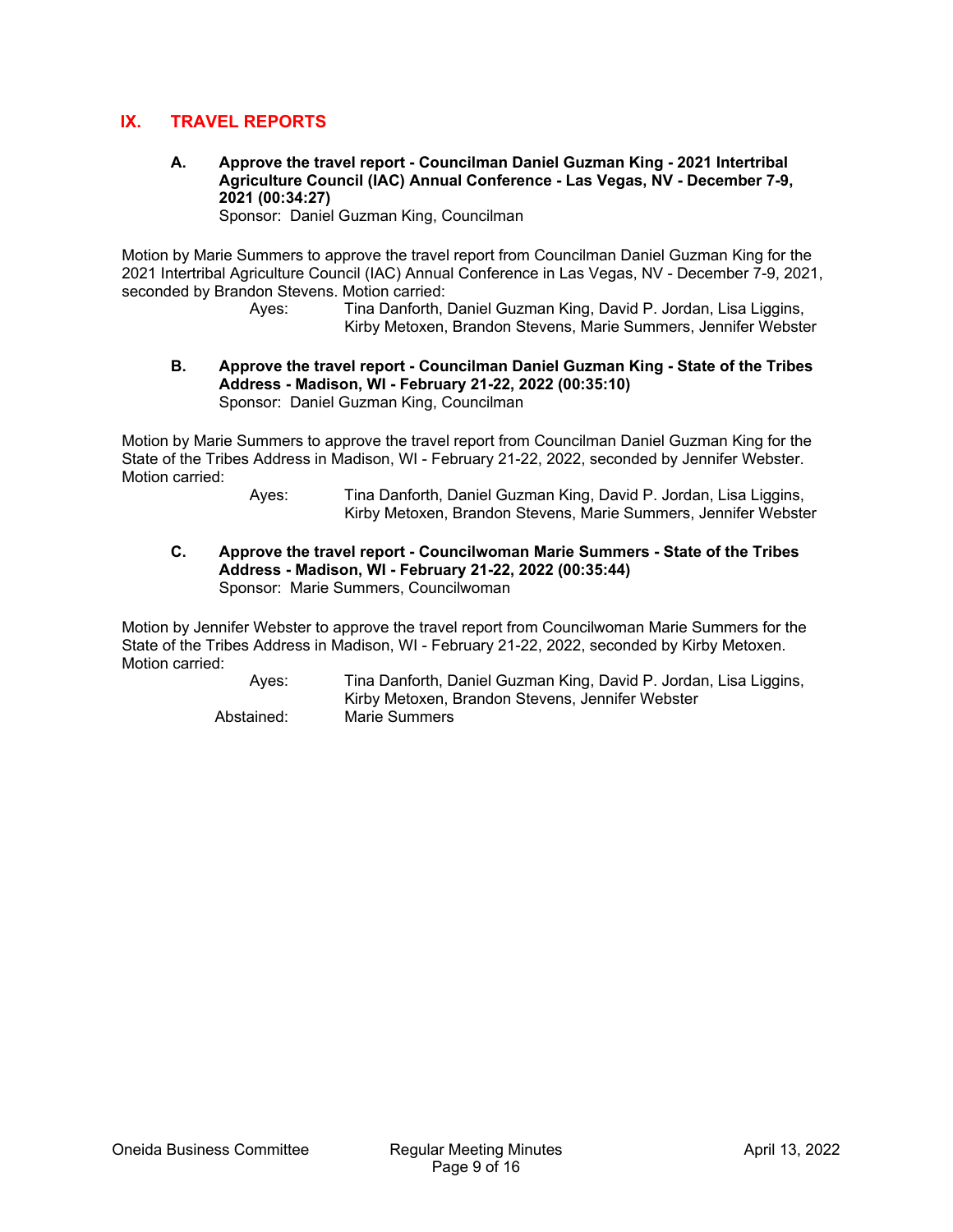# **X. TRAVEL REQUESTS**

**A. Approve the travel request - Councilman Daniel Guzman King - Great Lakes Area Opioid Conference - Bloomington, MN - April 27-29, 2022 (00:36:27)**  Sponsor: Daniel Guzman King, Councilman

Motion by Marie Summers to approve the travel request for Councilman Daniel Guzman King to attend the Great Lakes Area Opioid Conference in Bloomington, MN - April 27-29, 2022, seconded by Kirby Metoxen. Motion carried:

> Ayes: Tina Danforth, David P. Jordan, Lisa Liggins, Kirby Metoxen, Brandon Stevens, Marie Summers, Jennifer Webster

Abstained: Daniel Guzman King

**B. Approve the travel request - Councilwoman Jennifer Webster - 2022 Annual Department of Children and Families Tribal Consultation meeting - Baraboo, WI - May 9-10, 2022 (00:40:18)** 

Sponsor: Jennifer Webster, Councilwoman

Motion by Marie Summers to approve the travel request for Councilwoman Jennifer Webster to attend the 2022 Annual Department of Children and Families Tribal Consultation meeting in Baraboo, WI - May 9-10, 2022, seconded by Brandon Stevens. Motion carried:

| Aves:      | Tina Danforth, Daniel Guzman King, David P. Jordan, Lisa Liggins, |
|------------|-------------------------------------------------------------------|
|            | Kirby Metoxen, Brandon Stevens, Marie Summers                     |
| Abstained: | Jennifer Webster                                                  |

**C. Approve the travel request - Councilwoman Jennifer Webster - Great Lakes Area Tribal Health Board: Indian Health Services Pre-Negotiations - Minneapolis, MN - June 7-10, 2022 (00:41:30)** 

Sponsor: Jennifer Webster, Councilwoman

Motion by Marie Summers to approve the travel request for Councilwoman Jennifer Webster to attend Great Lakes Area Tribal Health Board: Indian Health Services Pre-Negotiations in Minneapolis, MN - June 7-10, 2022, seconded by Brandon Stevens. Motion carried:

 Ayes: Tina Danforth, Daniel Guzman King, David P. Jordan, Lisa Liggins, Kirby Metoxen, Brandon Stevens, Marie Summers Abstained: Jennifer Webster

**D. Enter the e-poll results into the record regarding the approved travel request for Councilman Kirby Metoxen to attend the Indian Gaming Tradeshow & Convention in Anaheim, CA - April 17-20, 2022 (00:42:42)**  Sponsor: Lisa Liggins, Secretary

Motion by Marie Summers to enter the e-poll results into the record regarding the approved travel request for Councilman Kirby Metoxen to attend the Indian Gaming Tradeshow & Convention in Anaheim, CA - April 17-20, 2022, seconded by Jennifer Webster. Motion carried:

| Ayes:      | Tina Danforth, Daniel Guzman King, David P. Jordan, Lisa Liggins,<br>Brandon Stevens, Marie Summers, Jennifer Webster |
|------------|-----------------------------------------------------------------------------------------------------------------------|
| Abstained: | Kirby Metoxen                                                                                                         |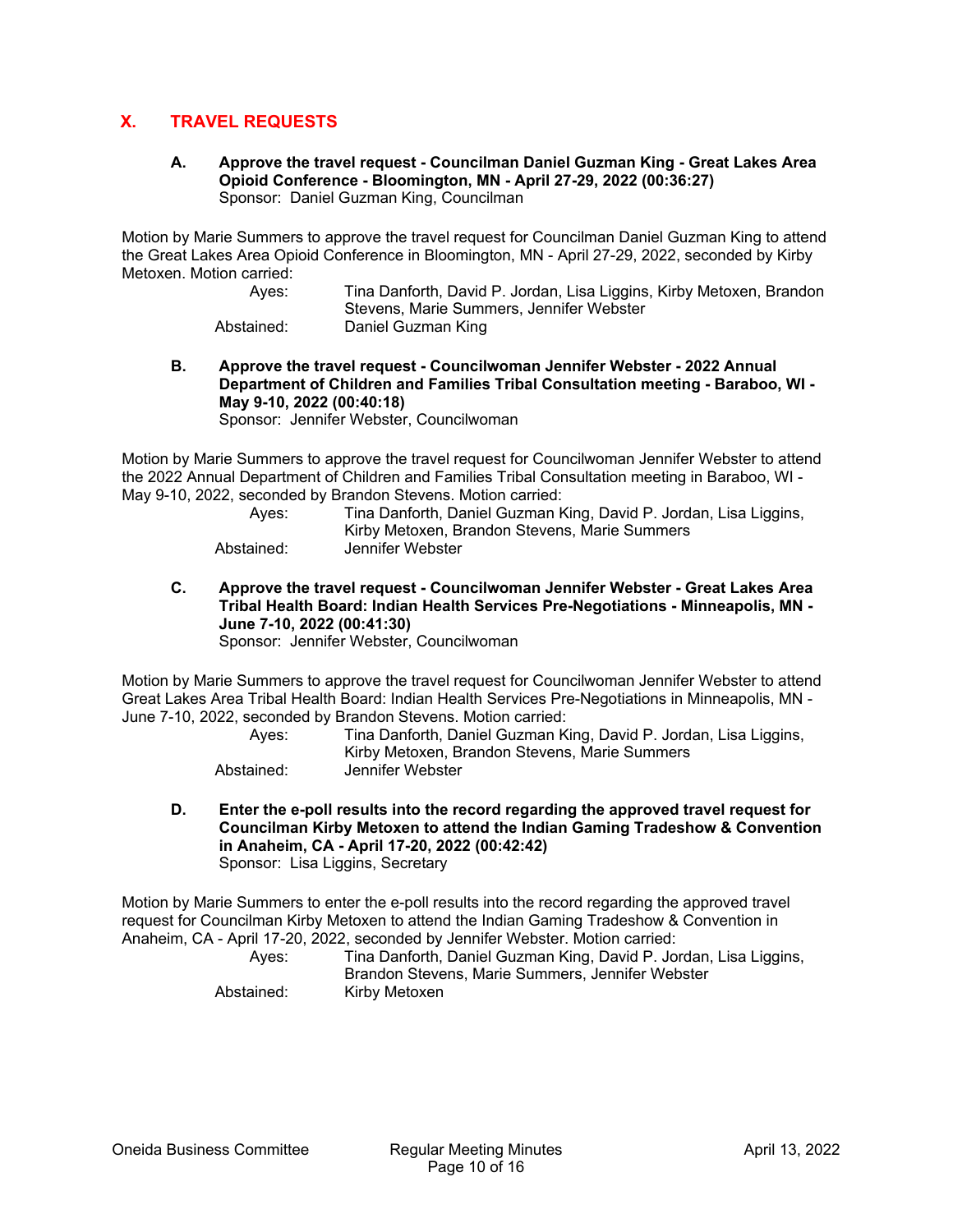**E. Enter the e-poll results into the record regarding the failed travel request for Councilman Daniel Guzman King to attend the Indian Gaming Tradeshow & Convention in Anaheim, CA - April 18-22, 2022 (00:43:40)**  Sponsor: Lisa Liggins, Secretary

Motion by Lisa Liggins to enter the e-poll results into the record regarding the failed travel request for Councilman Daniel Guzman King to attend the Indian Gaming Tradeshow & Convention in Anaheim, CA - April 18-22, 2022, seconded by Jennifer Webster. Motion carried:

 Ayes: Tina Danforth, Daniel Guzman King, David P. Jordan, Lisa Liggins, Kirby Metoxen, Brandon Stevens, Marie Summers, Jennifer Webster

## **XI. NEW BUSINESS**

**A. Approve the application for appointed Boards, Committees, and Commissions (00:44:56)**  Sponsor: Lisa Liggins, Secretary

Motion by Jennifer Webster to approve the application for appointed Boards, Committees, and Commissions, seconded by Marie Summers. Motion carried:

 Ayes: Tina Danforth, Daniel Guzman King, David P. Jordan, Lisa Liggins, Kirby Metoxen, Brandon Stevens, Marie Summers, Jennifer Webster

**B. Approve the application for elected positions (00:46:59)**  Sponsor: Lisa Liggins, Secretary

Motion by Jennifer Webster to approve the application for elected positions, seconded by Marie Summers. Motion carried:

 Ayes: Tina Danforth, Daniel Guzman King, David P. Jordan, Lisa Liggins, Kirby Metoxen, Brandon Stevens, Marie Summers, Jennifer Webster

**C. Review Norbert Hill Center masking guidelines and determine next steps (00:47:54)** 

Sponsor: Marie Summers, Councilwoman

Motion by Jennifer Webster to accept the discussion as information, seconded by Marie Summers. Motion carried:

> Ayes: Tina Danforth, Daniel Guzman King, David P. Jordan, Lisa Liggins, Kirby Metoxen, Brandon Stevens, Marie Summers, Jennifer Webster

**D. Enter the e-poll results into the record regarding the approved authorization for the Chairman to request the MAST Board of Directors consideration of approving a resolution supporting the Lumbee Nation's efforts to obtain federal recognition (00:50:42)** 

Sponsor: Lisa Liggins, Secretary

Motion by Lisa Liggins to enter the e-poll results into the record regarding the approved authorization for the Chairman to request the MAST Board of Directors consideration of approving a resolution supporting the Lumbee Nation's efforts to obtain federal recognition, seconded by Marie Summers. Motion carried:

 Ayes: Tina Danforth, Daniel Guzman King, David P. Jordan, Lisa Liggins, Kirby Metoxen, Brandon Stevens, Marie Summers, Jennifer Webster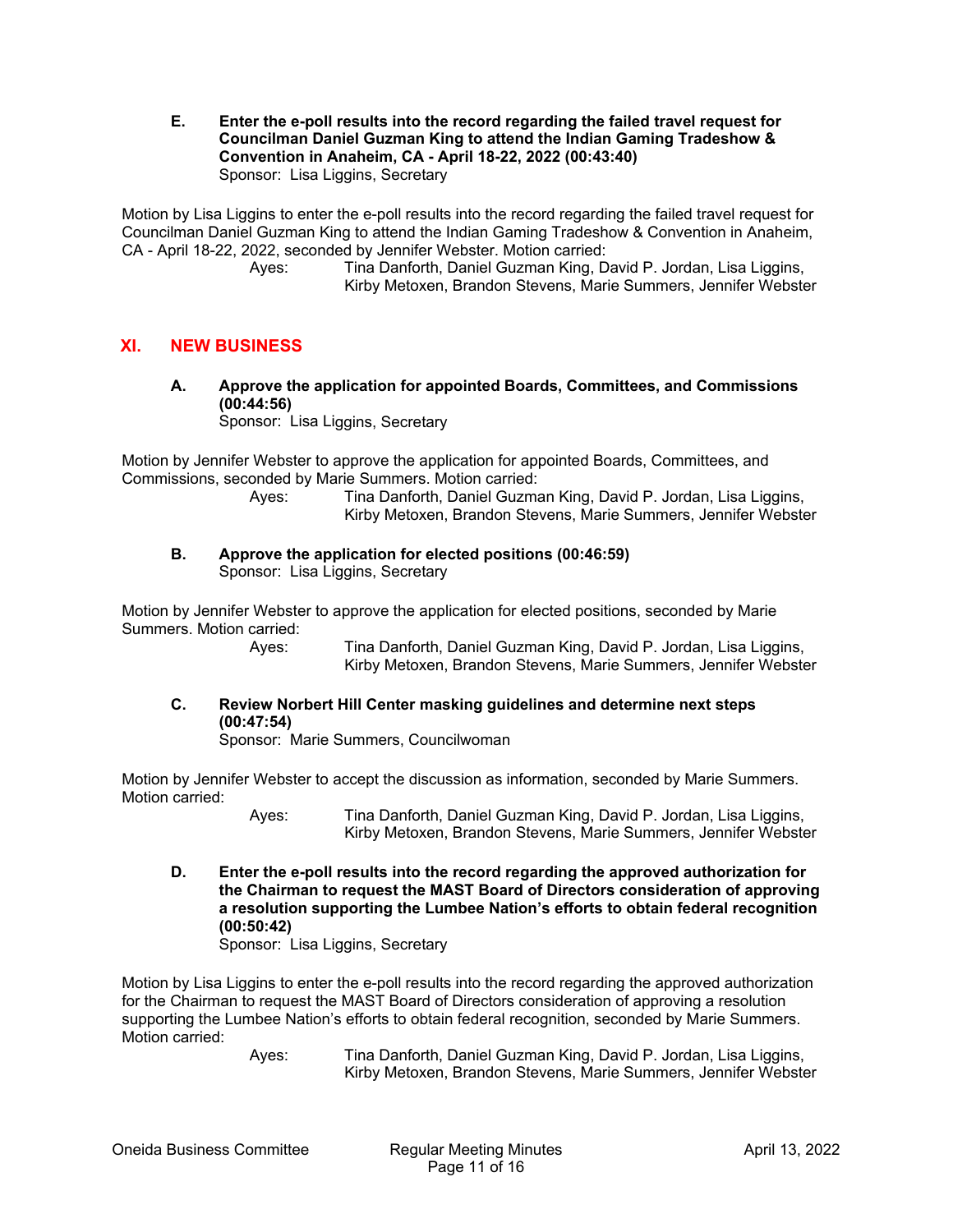#### **E. Clarifying expectations due to resuming in-person meetings (00:51:31)**  Sponsor: Lisa Liggins

*Chairman Tehassi Hill left at 9:47 a.m.* 

*Vice-Chairman Brandon Stevens assumes the role of the Chair.* 

*Treasurer Tina Danforth left at 9:50 a.m.* 

*Treasurer Tina Danforth returned at 10:00 a.m.* 

*For the record: Councilwoman Jennifer Webster stated it's been a little bit disappointing over the past two years on the lack of effort for some Committee members to come into work. Hopefully, moving forward we will have more in-person attendance on a daily basis for the Business Committee. Thank you.* 

Motion by Lisa Liggins to accept the discussion as information and forward to the April 19, 2022, BC Work Session for additional discussion, seconded by Marie Summers. Motion carried:

| Aves:        | Tina Danforth, Daniel Guzman King, David P. Jordan, Lisa Liggins, |
|--------------|-------------------------------------------------------------------|
|              | Kirby Metoxen, Marie Summers, Jennifer Webster                    |
| Not Present: | Tehassi Hill I                                                    |

*Item VIII.A.1. was addressed next.* 

# **XII. GENERAL TRIBAL COUNCIL**

*Treasurer Tina Danforth returned at 2:43 p.m.* 

**A. Approve the notice and packet for the May 31, 2022, tentatively scheduled special General Tribal Council meeting (04:46:38)**  Sponsor: Lisa Liggins, Secretary

Motion by Lisa Liggins to approve the notice and packet for the May 31, 2022, tentatively scheduled special General Tribal Council meeting with the one noted change to page 6 and the updated information from Sustain Oneida be included, seconded by Jennifer Webster. Motion carried: Ayes: Tina Danforth, Daniel Guzman King, David P. Jordan, Lisa Liggins,

Kirby Metoxen, Brandon Stevens, Marie Summers, Jennifer Webster

**B. Review the Executive Human Resources Director's project plan regarding Sherrole Benton Petition - Pre-employment drug testing and determine next steps (05:13:13)** 

Sponsor: Todd VanDen Heuvel, Executive HR Director

*Councilman Kirby Metoxen left at 3:02 p.m.* 

Motion by Lisa Liggins to accept the Executive Human Resources Director's project plan regarding the Sherrole Benton Petition - Pre-employment drug testing and to direct the Executive Human Resources Director and all BC Direct Reports to coordinate with the Executive Human Resources Director to implement the project plan, seconded by Marie Summers. Motion carried:

| Aves:        | Tina Danforth, Daniel Guzman King, David P. Jordan, Lisa Liggins, |
|--------------|-------------------------------------------------------------------|
|              | Brandon Stevens, Marie Summers, Jennifer Webster                  |
|              |                                                                   |
| Not Present: | Kirby Metoxen                                                     |

Oneida Business Committee Regular Meeting Minutes April 13, 2022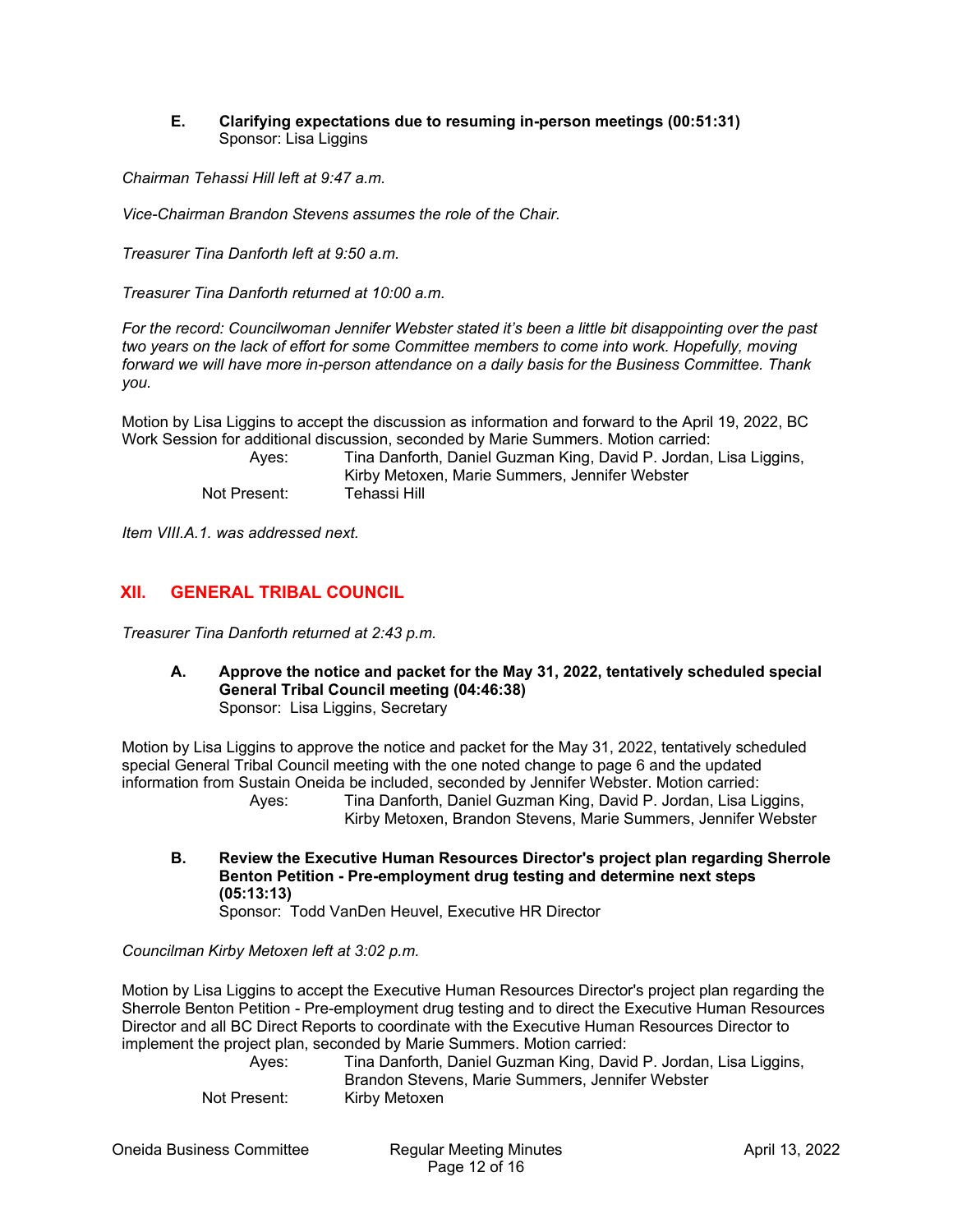# **XIII. EXECUTIVE SESSION (05:20:25)**

Motion by Lisa Liggins to go into executive session at 3:09 p.m., seconded by Marie Summers. Motion carried:

> Ayes: Tina Danforth, Daniel Guzman King, David P. Jordan, Lisa Liggins, Brandon Stevens, Marie Summers, Jennifer Webster Not Present: Kirby Metoxen

*Chairman Tehassi Hill left at 3:45 p.m.* 

*Vice-Chairman Brandon Stevens assumes the role of the Chair.* 

Motion by Marie Summers to come out of executive session at 4:44 p.m., seconded by Daniel Guzman King. Motion carried:

 Ayes: Tina Danforth, Daniel Guzman King, David P. Jordan, Lisa Liggins, Marie Summers, Jennifer Webster Not Present: Tehassi Hill, Kirby Metoxen

## **A. REPORTS**

**1. Accept the Chief Counsel report (05:21:27)**  Sponsor: Jo Anne House, Chief Counsel

Motion by Jennifer Webster to accept the Chief Counsel report, seconded by Marie Summers. Motion carried:

| Aves:        | Tina Danforth, Daniel Guzman King, David P. Jordan, Lisa Liggins, |
|--------------|-------------------------------------------------------------------|
|              | Marie Summers, Jennifer Webster                                   |
| Not Present: | Tehassi Hill, Kirby Metoxen                                       |

Motion by Marie Summers to accept the report "Kindred Spirits: Lakeshore Indian Tribute Sculpture" as information only, seconded by Jennifer Webster. Motion carried:

| Aves:        | Tina Danforth, Daniel Guzman King, David P. Jordan, Lisa Liggins, |
|--------------|-------------------------------------------------------------------|
|              | Marie Summers, Jennifer Webster                                   |
| Not Present: | Tehassi Hill, Kirby Metoxen                                       |

**2. Accept the General Manager report (05:22:18)** 

Sponsor: Mark W. Powless, General Manager

Motion by Marie Summers to accept the General Manager report, seconded by Jennifer Webster. Motion carried:

| Ayes:        | Tina Danforth, Daniel Guzman King, David P. Jordan, Lisa Liggins, |
|--------------|-------------------------------------------------------------------|
|              | Marie Summers, Jennifer Webster                                   |
| Not Present: | Tehassi Hill, Kirby Metoxen                                       |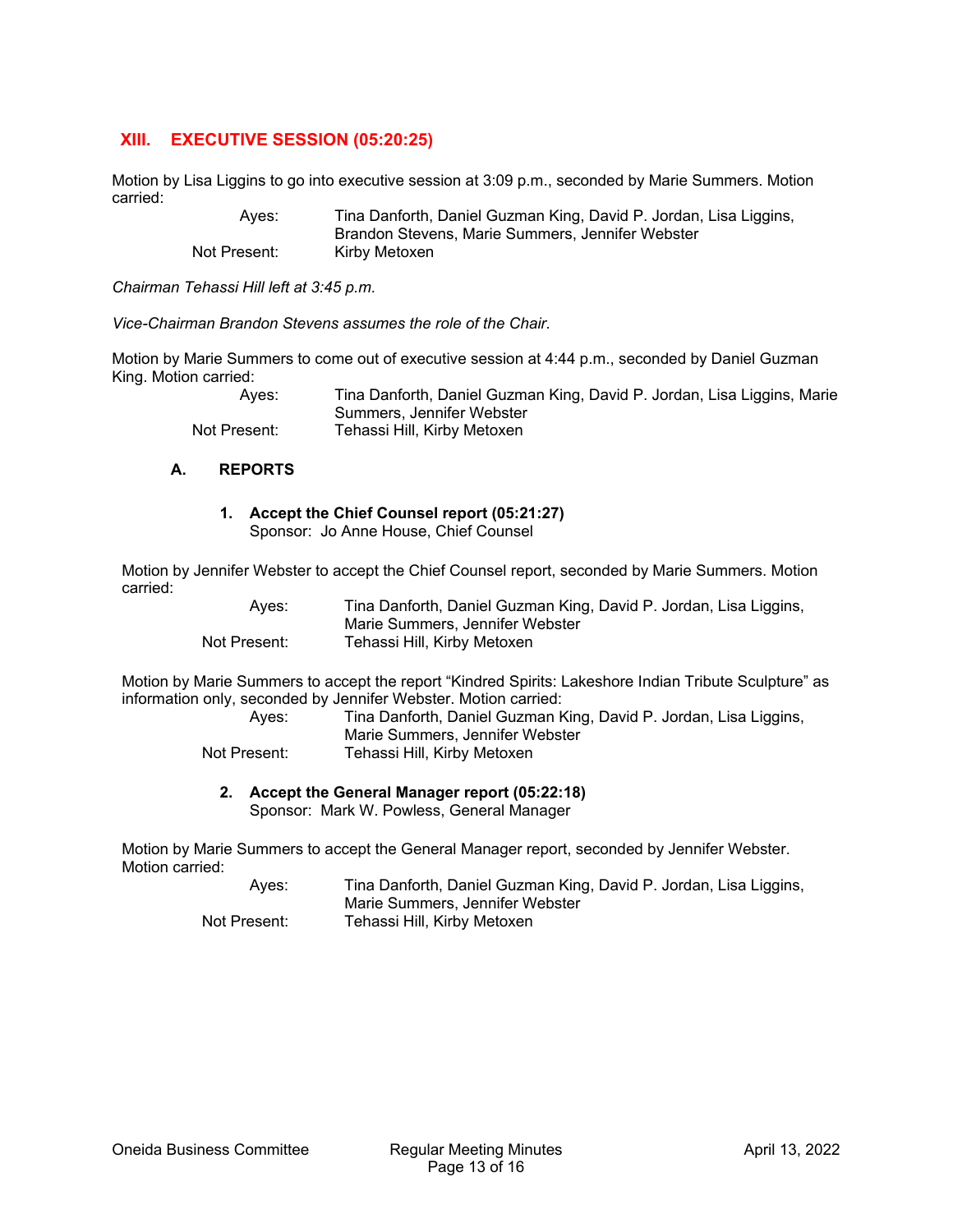## **B. AUDIT COMMITTEE**

**1. Accept the February 17, 2022, regular Audit Committee meeting minutes (05:22:40)** 

Sponsor: David P. Jordan, Councilman

Motion by Marie Summers to accept the February 17, 2022, regular Audit Committee meeting minutes, seconded by Jennifer Webster. Motion carried:

| Ayes:        | Tina Danforth, Daniel Guzman King, David P. Jordan, Lisa Liggins, |
|--------------|-------------------------------------------------------------------|
|              | Marie Summers, Jennifer Webster                                   |
| Not Present: | Tehassi Hill, Kirby Metoxen                                       |

**2. Accept the Comprehensive Health Center Administration performance assurance audit and lift the confidentiality requirement (05:23:11)**  Sponsor: David P. Jordan, Councilman

Motion by Marie Summers to accept the Comprehensive Health Center Administration performance assurance audit and lift the confidentiality requirement, seconded by Jennifer Webster. Motion carried:

| Ayes:        | Tina Danforth, Daniel Guzman King, David P. Jordan, Lisa Liggins, |
|--------------|-------------------------------------------------------------------|
|              | Marie Summers. Jennifer Webster                                   |
| Not Present: | Tehassi Hill, Kirby Metoxen                                       |

**3. Accept the Mississippi Stud Rules of Play compliance audit and lift the confidentiality requirement (05:23:32)**  Sponsor: David P. Jordan, Councilman

Motion by Jennifer Webster to accept the Mississippi Stud Rules of Play compliance audit and lift the confidentiality requirement, seconded by Marie Summers. Motion carried:

| Ayes:        | Tina Danforth, Daniel Guzman King, David P. Jordan, Lisa Liggins, |
|--------------|-------------------------------------------------------------------|
|              | Marie Summers, Jennifer Webster                                   |
| Not Present: | Tehassi Hill, Kirby Metoxen                                       |

**4. Accept the Oneida Nation Commission on Aging investigative audit and lift the confidentiality requirement (05:24:06)**  Sponsor: David P. Jordan, Councilman

Motion by Marie Summers to accept the Oneida Nation Commission on Aging investigative audit and lift the confidentiality requirement, seconded by Jennifer Webster. Motion carried:

 Ayes: Tina Danforth, Daniel Guzman King, David P. Jordan, Lisa Liggins, Marie Summers, Jennifer Webster Not Present: Tehassi Hill, Kirby Metoxen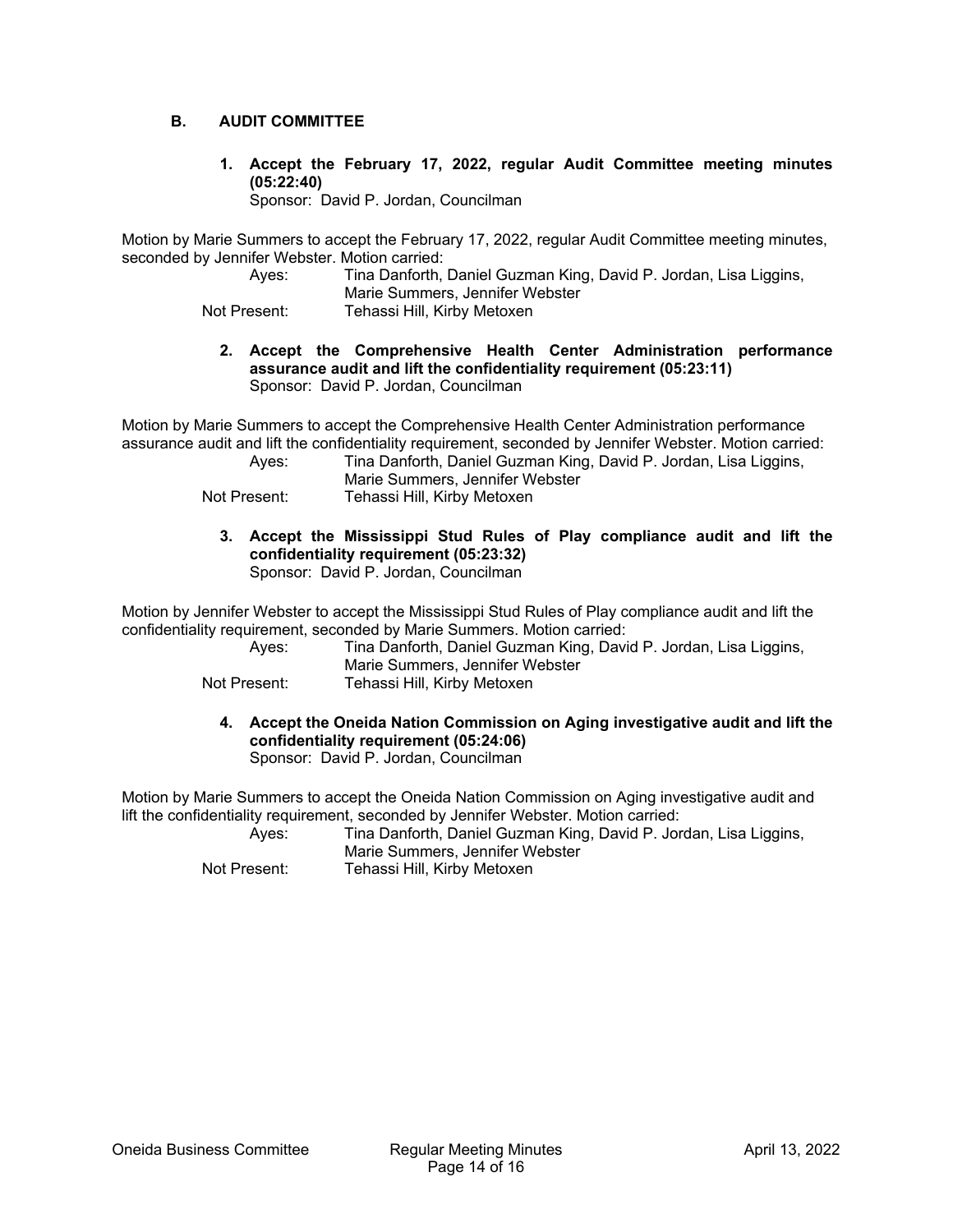### **C. NEW BUSINESS**

**1. Review compensation study recommendations and determine next steps (05:24:29)** 

Sponsor: Todd VanDen Heuvel, Executive HR Director

Motion by Jennifer Webster to approve the new wage chart to be utilizing for Programs/Non-Divisional areas to be implemented and to approve the employee wage adjustment as provide in the report dated April 13, 2022, to be effective no later than the April 24, 2022, payroll period, seconded by Marie Summers. Motion carried:

| Ayes:        | Tina Danforth, Daniel Guzman King, David P. Jordan, Lisa Liggins, |
|--------------|-------------------------------------------------------------------|
|              | Marie Summers, Jennifer Webster                                   |
| Not Present: | Tehassi Hill, Kirby Metoxen                                       |

Motion by Lisa Liggins to accept the Chief Financial Officer's recommendation dated April 8, 2022, and to amend the FY2022 budget by including \$2.2 million from the FY2020 carry-over, seconded by Marie Summers. Motion carried:

| Aves:        | Tina Danforth, Daniel Guzman King, David P. Jordan, Lisa Liggins, |
|--------------|-------------------------------------------------------------------|
|              | Marie Summers, Jennifer Webster                                   |
| Not Present: | Tehassi Hill, Kirby Metoxen                                       |

#### **2. Review retention proposal and determine next steps (05:26:10)**  Sponsor: Todd VanDen Heuvel, Executive HR Director

Motion by Marie Summers to approve the retention proposal as provided in the memorandum dated April 4, 2022, to be effective for the April 10, 2022, payroll period, seconded by Lisa Liggins. Motion carried:

| Aves:        | Tina Danforth, Daniel Guzman King, Lisa Liggins, Marie Summers,<br>Jennifer Webster |
|--------------|-------------------------------------------------------------------------------------|
| Abstained:   | David P. Jordan                                                                     |
| Not Present: | Tehassi Hill, Kirby Metoxen                                                         |

Motion by Marie Summers to accept the Chief Financial Officer's recommendation dated April 8, 2022, and to amend the FY-2022 budget by including \$3.0 million from the FY2020 carry-over, seconded by Jennifer Webster. Motion carried:

| Ayes:        | Tina Danforth, Daniel Guzman King, David P. Jordan, Lisa Liggins, |
|--------------|-------------------------------------------------------------------|
|              | Brandon Stevens, Marie Summers, Jennifer Webster                  |
| Not Present: | Kirby Metoxen                                                     |

*For the record: Secretary Lisa Liggins stated these budget amendments completed today are in accordance with the Budget Management and Control Law.* 

#### **3. Review PL280 Retrocession Update and determine next steps (05:27:35)**  Sponsor: Lisa Liggins, Secretary

Motion by Marie Summers to accept the discussion as information, seconded by Jennifer Webster. Motion carried:

| Aves:        | Tina Danforth, Daniel Guzman King, David P. Jordan, Lisa Liggins, |
|--------------|-------------------------------------------------------------------|
|              | Marie Summers, Jennifer Webster                                   |
| Not Present: | Tehassi Hill, Kirby Metoxen                                       |